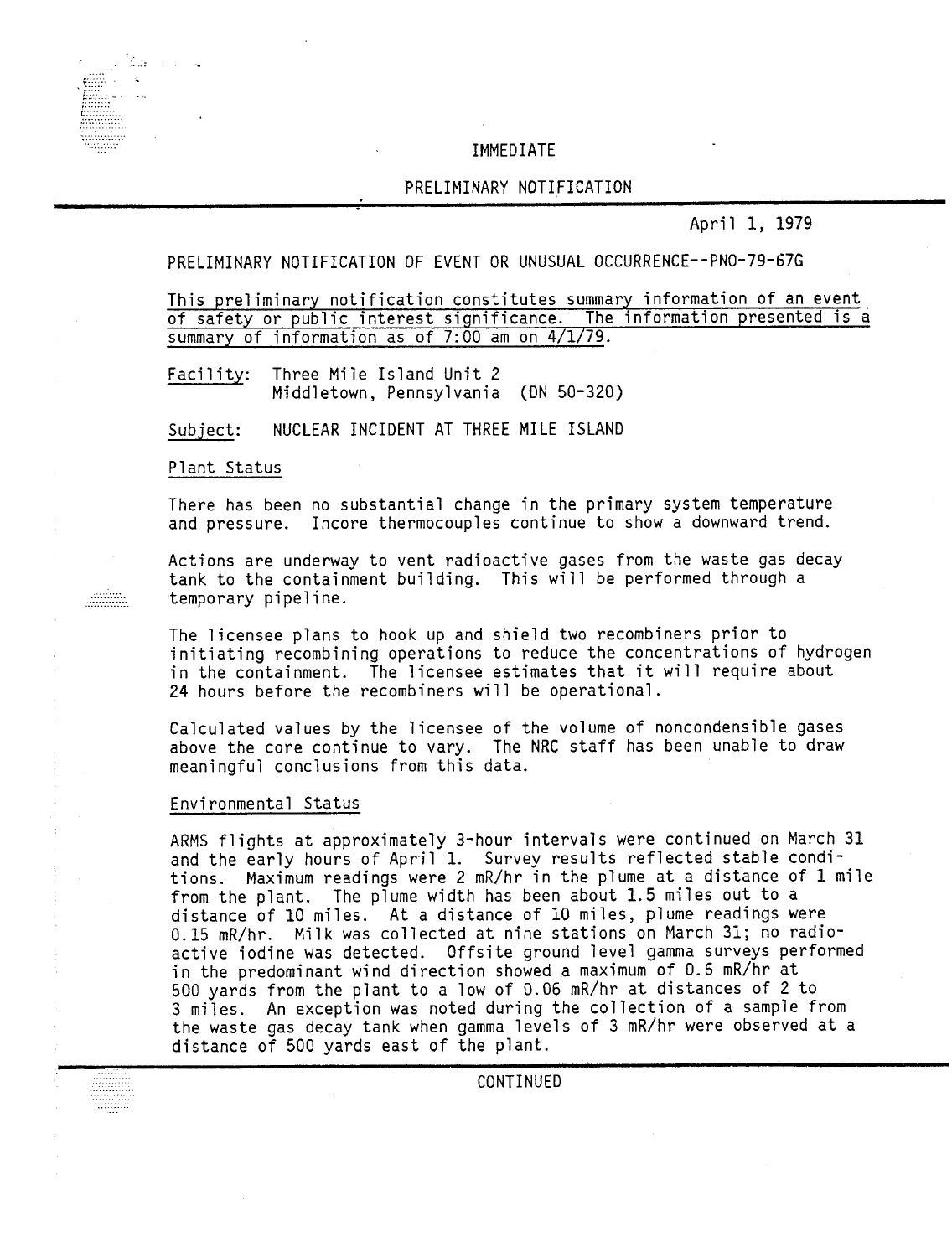| $\sim$ $\sim$ $\sim$                   |                             |
|----------------------------------------|-----------------------------|
| <b>Continued</b><br>Page 2<br>i.<br>Ba | April 1, 1979<br>PN0-79-67G |

#### Other Information

÷Ē.

Analysis of a sample of primary coolant indicated that the principal isotopes released from the fuel were iodine, cesium and noble gases. A preliminary evaluation of the analytical results related to these more volatile isotopes indicates high fuel temperatures existed, perhaps for extended periods. However, ratios among isotopes indicate that the less volatile isotopes, such as strontium, were released to the coolant in quantities characteristic of releases from the gaps of the fuel and, therefore, based on this preliminary evaluation, melting of the fuel is not considered likely to have occurred.

Analysis of a containment building gas sample showed the following results:

| Isotope   | Concentration (microcuries/milliliter) |  |  |
|-----------|----------------------------------------|--|--|
| Xe-133    | 676                                    |  |  |
| Xe-133m   | 16                                     |  |  |
| Xe-135    | 8.1                                    |  |  |
| $I - 131$ | $6.\overline{3} \times 10^{-2}$        |  |  |
| $I - 133$ | $\leq 0.03$                            |  |  |

NRC representatives at the facility were informed at 10:45 p.m. on March 31 that there would be an attempt to sabotage the facility during the night. The FBI, Pennsylvania State Police and the licensee were notified.

Contact: DThompson, IE x28111 NCMoseley, IE x28111

| Distribution: Transmitted H St $\mathcal{O} \mathcal{L} \mathcal{L}$<br>Chairman Hendrie Commissioner Bradford<br>Commissioner Kennedy and Commissioner Kennedy<br>Commissioner Gilinsky            | Commissioner Ahearne                                                                                                                                              | S. J. Chilk, SECY<br>C. C. Kammerer, CA<br>(For Distribution)                                                                                                                                                                                 |
|-----------------------------------------------------------------------------------------------------------------------------------------------------------------------------------------------------|-------------------------------------------------------------------------------------------------------------------------------------------------------------------|-----------------------------------------------------------------------------------------------------------------------------------------------------------------------------------------------------------------------------------------------|
| Transmitted: MNBB $\mathcal{O} \mathcal{S} \mathcal{P} \mathcal{P}$<br>L. V. Gossick, EDO<br>H. L. Ornstein, EDO<br>J. J. Fouchard, PA<br>N. M. Haller, MPA<br>R. G. Ryan, OSP<br>H. K. Shapar, ELD | P. Bldg $082/6$<br>H. R. Denton, NRR<br>R. C. DeYoung, NRR<br>R. J. Mattson, NRR<br>V. Stello, NRR<br>R. S. Boyd, NRR____<br>SS Bldg $0846$<br>W. J. Dircks, NMSS | J. G. Davis, IE<br>Region I $SITE$  1:38<br>Region II. $\mathcal{L}^{P,P}$ , $\mathcal{L}^{R,P}$<br>Region III. $\mathcal{L}^{P,P}$<br>Region $IV-5:3667$<br>Region $V - \mathcal{L}$ :202<br>(MAIL)<br>J. J. Cummings, OIA<br>R. Minoque, SD |

White House Situation Room White House Situation Room<br>EPA \_\_\_\_\_\_\_  $FDA/BRH$ DOE/EOC *bSLf{)*

Attachment (1) Radiation Survey Map

**IMMEDIATE** 

PRELIMINARY NOTIFICATION